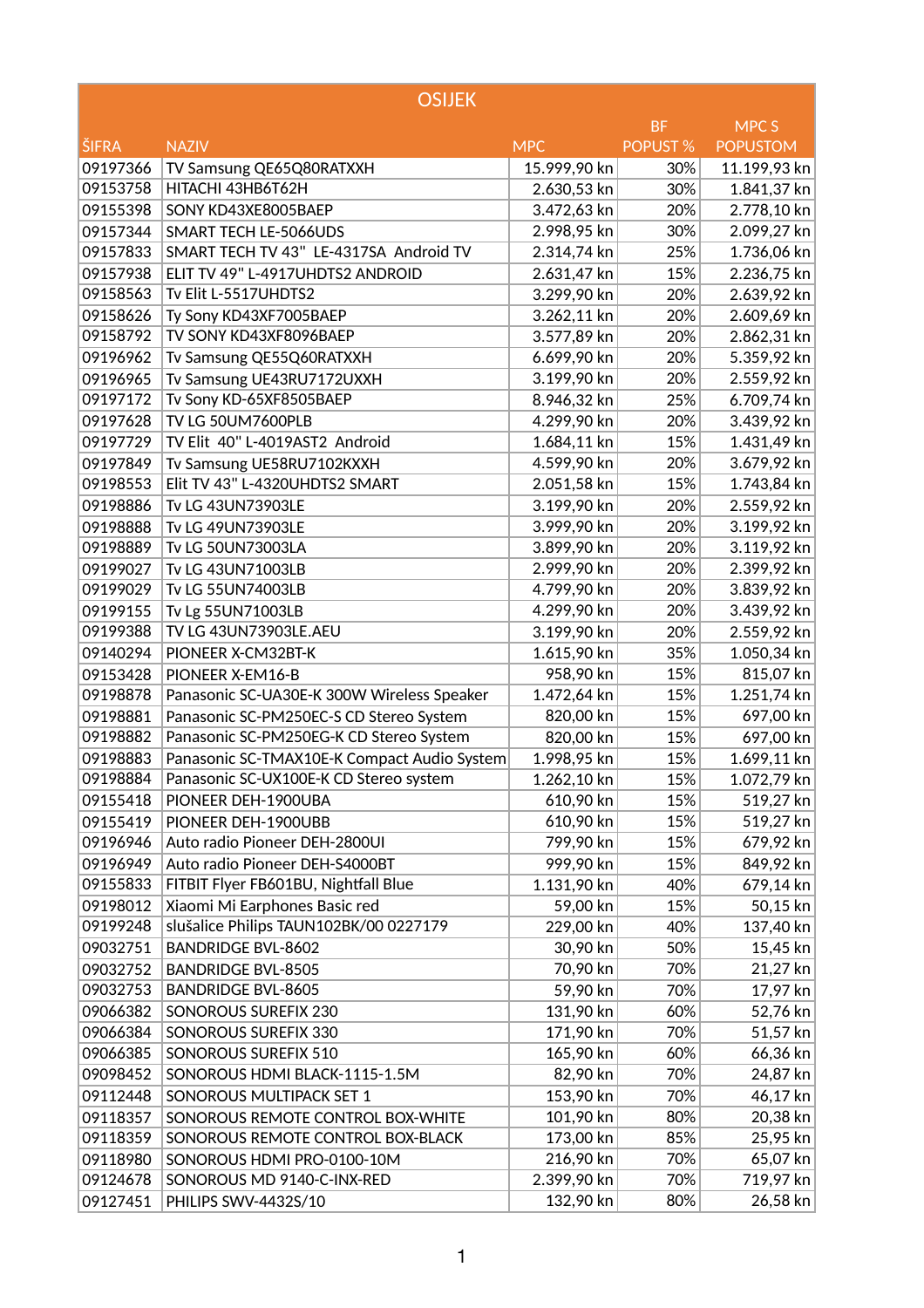| 09131341 | SAMSUNG WMN-350M/XC                            | 204,90 kn   | 60% | 81,96 kn             |
|----------|------------------------------------------------|-------------|-----|----------------------|
| 09169313 | Google Home Mini white GA00210-UK              | 410,90 kn   | 20% | 328,72 kn            |
| 09169314 | Google Home Mini Chaorcal Carbon GA00216-UK    | 410,90 kn   | 20% | 328,72 kn            |
| 09197944 | nosaš Philips do 42" SQM3221/00 fiksni 0227083 | 99,00 kn    | 20% | 79,20 kn             |
| 09197945 | nosač Philips do 65" SQM7442/00 nagibni 022708 | 189,00 kn   | 20% | 151,20 kn            |
| 09197946 | nosač Philips do 42"SQM9222/00 full-motion 022 | 289,00 kn   | 20% | 231,20 kn            |
| 09197951 | nosač Philips do 84" SQM36425/00 fiksni 022708 | 199,00 kn   | 20% | 159,20 kn            |
| 09199885 | Sonorous 3D naočale double pack                | 136,00 kn   | 80% | 27,20 kn             |
| 09155622 | Notebook ASUS Vivobook 17, X751NV-TY001T 04    | 2.946,32 kn | 30% | 2.062,42 kn          |
| 09196761 | RICOH SG 3110SFNw 29PPM A4 Colour Geljet MF    | 1.472,64 kn | 5%  | 1.399,01 kn          |
| 09197846 | toner Ricoh 2.6K SP220NW/SNW/SFNW              | 299,00 kn   | 90% | 29,90 kn             |
| 09144393 | SPEED LINK SL-630000-BKRD LEDGY BLACK-RE       | 81,90 kn    | 60% | 32,76 kn             |
| 09150319 | EXXTER OPTICAL MOUSE INSTAP 105523             | 29,90 kn    | 60% | 11,96 kn             |
| 09157053 | Aula Gaming Mouse Emperor SI983                | 204,90 kn   | 30% | 143,43 kn            |
| 09149478 | KB MSI FLY 3IN1 SMART REM KBD MOUSE            | 230,90 kn   | 50% | 115,45 kn            |
| 09158968 | miš E-blue Mazer type-R green                  | 151,90 kn   | 25% | 113,93 kn            |
| 09066697 | D-LINK DIR-600                                 | 99,00 kn    | 35% | 64,35 kn             |
| 09135073 | D-LINK GO-RT-N300                              | 89,00 kn    | 50% | 44,50 kn             |
| 09141113 | D-LINK DWR-116/E                               | 199,00 kn   | 30% | 139,30 kn            |
| 09142211 | TRUST 20014 AC CHARGER 5 USB                   | 153,90 kn   | 50% | 76,95 kn             |
| 09042388 | CIVILIZATION 4: THE COMPLETE EDITION           | 91,90 kn    | 50% | 45,95 kn             |
| 09043844 | <b>CIVILIZATION IV</b>                         | 70,90 kn    | 50% | 35,45 kn             |
| 09055549 | X-MEN ORIGINS WOLVERINE PC                     | 69,00 kn    | 50% | 34,50 kn             |
| 09060229 | STARCRAFT: BEASTSELLER PC                      | 90,90 kn    | 50% | 45,45 kn             |
| 09063272 | PC Heroes over Europe                          | 83,90 kn    | 50% | 41,95 kn             |
| 09077619 | PC GAMES CATEGORY F                            | 76,90 kn    | 50% | 38,45 kn             |
| 09078928 | <b>BLUR PC</b>                                 | 56,90 kn    | 50% | 28,45 kn             |
| 09096090 | PC GTA 4 COMPLETE EDITION                      | 168,90 kn   | 50% | 84,45 kn             |
| 09101344 | PC KRALJESTVO OTOKOV                           | 25,90 kn    | 50% | 12,95 kn             |
| 09101345 | PC AZTEKI                                      | 34,90 kn    | 50% | 17,45 kn             |
| 09120947 | PC THE LORD OF THE RINGS WAR OF THE NORT       | 56,90 kn    | 50% | 28,45 kn             |
| 09127544 | PC STRACRAFT 2 HEART OF SWARM                  | 59,90 kn    | 50% | 29,95 kn             |
| 09131796 | PS3 DIABLO 3                                   | 206,90 kn   | 50% | 103,45 kn            |
| 09132492 | XBOX360 DIABLO III                             | 79,00 kn    | 50% | 39,50 kn             |
| 09133693 | PC INJUSTICE: GODS AMONG US - ULTIMATE E       | 69,00 kn    | 50% | 34,50 kn             |
| 09134739 | PC NBA 2K14                                    | 70,90 kn    | 50% | 35,45 kn             |
| 09134740 | PC LEGO MOVIE THE VIDEOGAME                    | 70,90 kn    | 50% | 35,45 kn             |
| 09135362 | PC DIABLO 3 EXPANSION                          | 224,90 kn   | 50% | 112,45 kn            |
| 09136575 | PC FARMING WORLD                               | 67,90 kn    | 50% | 33,95 kn             |
| 09136611 | PC DEUS EX THE FALL                            | 70,90 kn    | 50% | 35,45 kn             |
| 09137419 | PC MURDERED SOUL SUSPECTS                      | 69,00 kn    | 50% | 34,50 kn             |
| 09137420 | PS3 MURDERED SOUL SUSPECTS                     | 99,00 kn    | 50% | 49,50 kn             |
| 09138033 | XBOX360 DIABLO III: ULTIMATE EVIL EDITIO       | 84,90 kn    | 50% | 42,45 kn             |
| 09139270 | PC MIDDLE EARTH: SHADOW OF MORDOR              | 210,90 kn   | 50% | 105,45 kn            |
| 09139295 | PC CALL OF DUTY: ADVANCED WARFARE              | 112,90 kn   | 50% | 56,45 kn             |
| 09139632 | PC WORLD OF WARCRAFT: WARLORDS OF DRAEN        | 112,90 kn   | 50% | 56,45 kn             |
| 09140104 | PC LEGO BATMAN 3: BEYOND GOTHAM                | 69,00 kn    | 50% | 34,50 kn             |
| 09140586 | PC TRAIN SIMULATOR 2015                        | 194,90 kn   | 50% | 97,45 kn             |
| 09140587 | PC BORDERLANDS: THE PRE-SEQUEL                 | 69,00 kn    | 50% | 34,50 kn             |
| 09140605 | PS3 DRAGON AGE: INQUISITION                    | 129,00 kn   | 50% | 64,50 kn             |
| 09140611 | PC DISNEY TOY STORY 3                          | 41,90 kn    | 50% | 20,95 kn             |
| 09140612 | PS3 MIDDLE EARTH: SHADOW OF MORDOR             | 129,00 kn   | 50% | 64,50 kn<br>28,45 kn |
| 09140616 | PC HITMAN TRIPLE PACK MASTERPIECES             | 56,90 kn    | 50% |                      |
| 09143648 | PC BATMAN ARKHAM KNIGHT                        | 149,00 kn   | 50% | 74,50 kn             |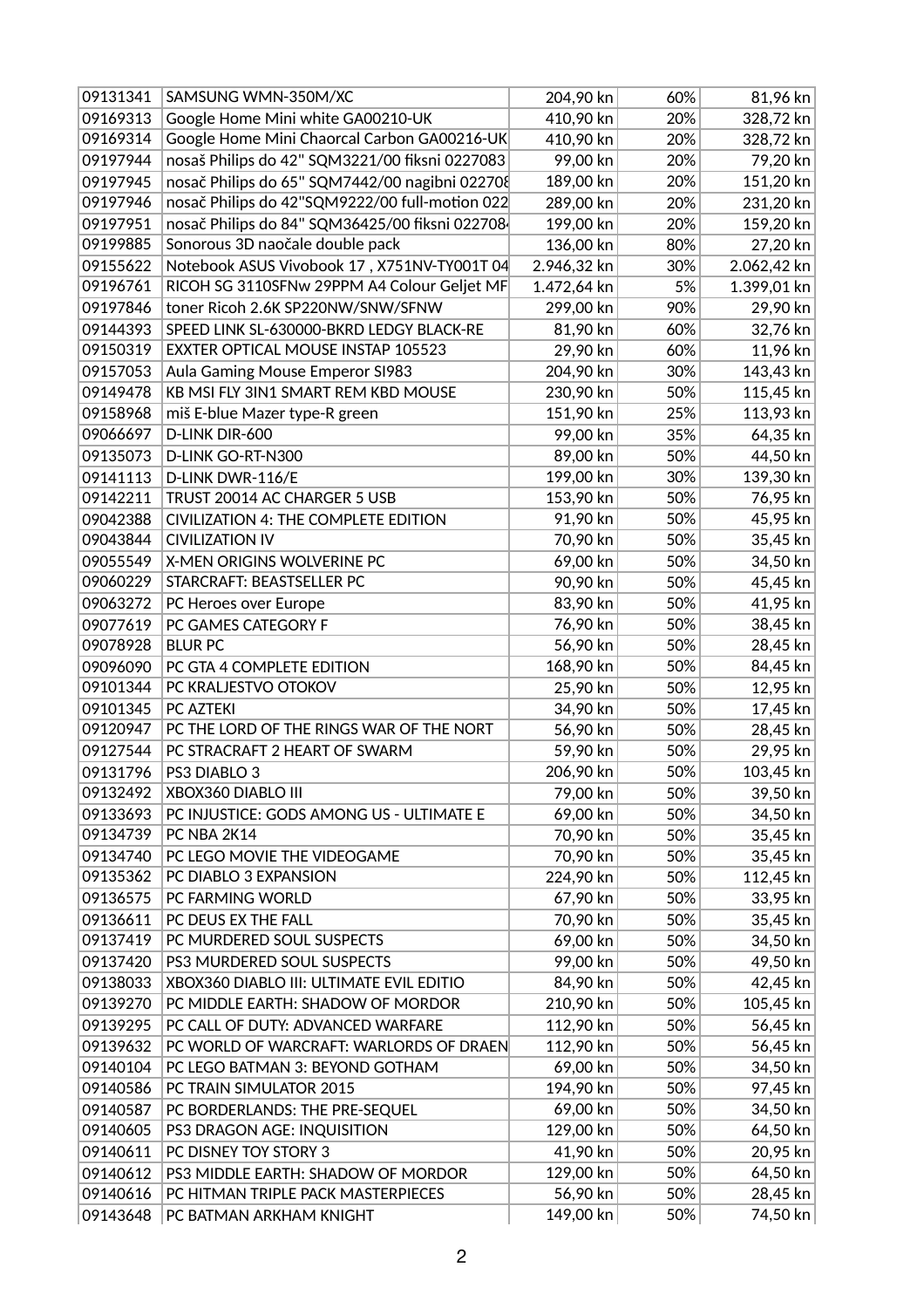| 09147200<br>WRC: FIA WORLD RALLY CHAMP 3<br>42,90 kn<br>50%<br>21,45 kn<br>09147201<br>MXGP OFFICIAL MOTOCROSS VIDEOGAME<br>41,90 kn<br>50%<br>20,95 kn<br>09147203<br>TRAIN SIMULATOR 2016<br>163,90 kn<br>81,95 kn<br>50%<br>79,00 kn<br>50%<br>39,50 kn<br>09147360<br>PS3 CALL OF DUTY BLACK OPS 3<br>09149112<br>PC LEGO MARVEL AVENGERS<br>188,90 kn<br>50%<br>94,45 kn<br>50%<br>170,90 kn<br>85,45 kn<br>09149115<br>PC RESIDENT EVIL ORIGINS COLLECTION<br>09149653<br><b>STREET FIGHTER V</b><br>149,00 kn<br>50%<br>74,50 kn<br>IL-2 STURMOVIK BATTLE OF STALINGRAD PC<br>50%<br>09150426<br>126,90 kn<br>63,45 kn<br>SEBASTIEN LOEB RALLY EVO PC<br>09150431<br>97,45 kn<br>194,90 kn<br>50%<br>09150435<br>TRANSFORMERS DEVASTATION PC<br>112,90 kn<br>50%<br>56,45 kn<br>210,90 kn<br>50%<br>105,45 kn<br>09150437<br><b>DIRT RALLY PC</b><br>09150824<br>TOTAL WAR WARHAMMER PC<br>283,90 kn<br>50%<br>141,95 kn<br>148,45 kn<br>09150825<br>HOMEFRONT REVOLUTION PC<br>296,90 kn<br>50%<br>09150828<br>HOMEFRONT REVOLUTION PS4<br>429,90 kn<br>50%<br>214,95 kn<br>09151656<br>50%<br>99,95 kn<br>PC TECHNOMANCER<br>199,90 kn<br>PC MOTO GP 16 VALENTINO ROSSI<br>09151658<br>225,90 kn<br>50%<br>112,95 kn<br>09151660<br>PC DEAD ISLAND DEFINITIVE EDITION<br>197,90 kn<br>50%<br>98,95 kn<br>50%<br>133,45 kn<br>266,90 kn<br>09152082<br>PC DEUS EX MANKIND DIVIDED STB<br>09152284<br>XBOX 360 PES 2017<br>50%<br>139,95 kn<br>279,90 kn<br>91,90 kn<br>50%<br>45,95 kn<br>09153207<br>PC TOTAL WAR SHOGUN COMPLETE EDITION<br>09153988<br>MICROSOFT XBOX360 GAMES DISNEY LAND ADVE<br>69,00 kn<br>50%<br>34,50 kn<br>50%<br>69,00 kn<br>34,50 kn<br>09153989<br>MICROSOFT XBOX360 GAMES FORZA HORIZON 1<br>09157798<br>PC igra Gas Guzzlers : Extreme PC<br>50%<br>100,90 kn<br>50,45 kn<br>Microsoft XBox 360 Disneyland Adventures<br>99,90 kn<br>50%<br>49,95 kn<br>09158139<br>50%<br>Microsoft XBox 360 PES 14<br>99,90 kn<br>49,95 kn<br>09158142<br>50%<br>10,45 kn<br>09169447<br>PC games Category C<br>20,90 kn<br>40,90 kn<br>50%<br>20,45 kn<br>09147197<br><b>DEATH TRACK RESURRRECTION</b><br>09147198<br><b>EL MATADOR</b><br>40,90 kn<br>50%<br>09152070<br>NOA H3/H3SE PVC CASE BLACK<br>45,90 kn<br>40%<br>27,54 kn<br>09152071<br>NOA H3/H3SE PVC CASE GREEN<br>40%<br>45,90 kn<br>27,54 kn<br>09152073<br>NOA H3/H3SE SILICON ETUI<br>45,90 kn<br>40%<br>27,54 kn<br>59,94 kn<br>99,90 kn<br>40%<br>NOA H5 silikonska zaštita<br>09157397<br>09125565<br>DURACELL PORTABLE USB CHARGER 3H 1150MAH<br>50%<br>128,45 kn<br>256,90 kn<br>92,37 kn<br>09125566<br>DURACELL PORTABLE USB CHARGER 5H 1800MAH<br>307,90 kn<br>70%<br>09152075<br>NOA NOALINE USB 2U1<br>50%<br>46,45 kn<br>92,90 kn<br>41,45 kn<br>09152076<br>NOA NOALINE DUAL CH SMARTP/TAB/IPAD 2,5A<br>82,90 kn<br>50%<br>09152166<br>NOA NOALINE PB 4000MAH STICKY<br>50%<br>66,45 kn<br>132,90 kn<br>09152172<br>NOA NOALINE SMARTPHONE CAR HOLDER<br>50%<br>25,95 kn<br>51,90 kn<br>40,90 kn<br>50%<br>20,45 kn<br>09154000<br>DAEWOO AV DCG1015-BLACK LIGHTER SOCKET<br>09154021<br>DAEWOO AV DCG1018 GREY CHARGER<br>27,90 kn<br>50%<br>13,95 kn<br>130,90 kn<br>50%<br>65,45 kn<br>09155748<br>NOAline auto punjač s BT slušalicom<br>09155749<br>NOAline auto punjač AP33<br>63,90 kn<br>50%<br>31,95 kn<br>NOAline BT zvučnik + powerbank 4000 mah<br>69,95 kn<br>09155750<br>139,90 kn<br>50%<br>prijenosni punjač Noaline Ray10 10000mAh<br>149,00 kn<br>30%<br>104,30 kn<br>09198430<br>prijenosni punjač Noaline Ray10 S 10000mAh<br>09198433<br>119,00 kn<br>30%<br>83,30 kn<br>prijenosni punjač Noaline PB100 10000mAh<br>149,00 kn<br>30%<br>104,30 kn<br>09198434<br>09198588<br>MP3 Ugo yellow<br>49,00 kn<br>30%<br>34,30 kn<br>09158454<br>BT zvučnik MSI Cosmo 0161070<br>121,90 kn<br>30%<br>85,33 kn<br>Bosch HBG675BS1<br>7.577,89 kn<br>09197003<br>15%<br>6.441,21 kn<br>Gorenje ECT643BSC stakloker<br>09197257<br>2.104,21 kn<br>15%<br>1.788,58 kn<br>649,90 kn<br>30%<br>454,93 kn<br>TurboAir TT14 LX/GRX/F/60<br>09157119<br>09157120<br>TurboAir KITTY BL/A/60<br>2.169,90 kn<br>30%<br>1.518,93 kn | 09147182 | PES 2016                         | 112,90 kn | 50% | 56,45 kn  |
|-----------------------------------------------------------------------------------------------------------------------------------------------------------------------------------------------------------------------------------------------------------------------------------------------------------------------------------------------------------------------------------------------------------------------------------------------------------------------------------------------------------------------------------------------------------------------------------------------------------------------------------------------------------------------------------------------------------------------------------------------------------------------------------------------------------------------------------------------------------------------------------------------------------------------------------------------------------------------------------------------------------------------------------------------------------------------------------------------------------------------------------------------------------------------------------------------------------------------------------------------------------------------------------------------------------------------------------------------------------------------------------------------------------------------------------------------------------------------------------------------------------------------------------------------------------------------------------------------------------------------------------------------------------------------------------------------------------------------------------------------------------------------------------------------------------------------------------------------------------------------------------------------------------------------------------------------------------------------------------------------------------------------------------------------------------------------------------------------------------------------------------------------------------------------------------------------------------------------------------------------------------------------------------------------------------------------------------------------------------------------------------------------------------------------------------------------------------------------------------------------------------------------------------------------------------------------------------------------------------------------------------------------------------------------------------------------------------------------------------------------------------------------------------------------------------------------------------------------------------------------------------------------------------------------------------------------------------------------------------------------------------------------------------------------------------------------------------------------------------------------------------------------------------------------------------------------------------------------------------------------------------------------------------------------------------------------------------------------------------------------------------------------------------------------------------------------------------------------------------------------------------------------------------------------------------------------------------------------------------------------------------------------------------------------------------------------------------------------------------------------------------------------------------------------------------------------------------------------------------------------------------------------------------------------------------------------------------------------------------------------------------------------------------------------------------------------------------------------------------------------------------------------|----------|----------------------------------|-----------|-----|-----------|
|                                                                                                                                                                                                                                                                                                                                                                                                                                                                                                                                                                                                                                                                                                                                                                                                                                                                                                                                                                                                                                                                                                                                                                                                                                                                                                                                                                                                                                                                                                                                                                                                                                                                                                                                                                                                                                                                                                                                                                                                                                                                                                                                                                                                                                                                                                                                                                                                                                                                                                                                                                                                                                                                                                                                                                                                                                                                                                                                                                                                                                                                                                                                                                                                                                                                                                                                                                                                                                                                                                                                                                                                                                                                                                                                                                                                                                                                                                                                                                                                                                                                                                                                               |          |                                  |           |     |           |
|                                                                                                                                                                                                                                                                                                                                                                                                                                                                                                                                                                                                                                                                                                                                                                                                                                                                                                                                                                                                                                                                                                                                                                                                                                                                                                                                                                                                                                                                                                                                                                                                                                                                                                                                                                                                                                                                                                                                                                                                                                                                                                                                                                                                                                                                                                                                                                                                                                                                                                                                                                                                                                                                                                                                                                                                                                                                                                                                                                                                                                                                                                                                                                                                                                                                                                                                                                                                                                                                                                                                                                                                                                                                                                                                                                                                                                                                                                                                                                                                                                                                                                                                               |          |                                  |           |     |           |
|                                                                                                                                                                                                                                                                                                                                                                                                                                                                                                                                                                                                                                                                                                                                                                                                                                                                                                                                                                                                                                                                                                                                                                                                                                                                                                                                                                                                                                                                                                                                                                                                                                                                                                                                                                                                                                                                                                                                                                                                                                                                                                                                                                                                                                                                                                                                                                                                                                                                                                                                                                                                                                                                                                                                                                                                                                                                                                                                                                                                                                                                                                                                                                                                                                                                                                                                                                                                                                                                                                                                                                                                                                                                                                                                                                                                                                                                                                                                                                                                                                                                                                                                               |          |                                  |           |     |           |
|                                                                                                                                                                                                                                                                                                                                                                                                                                                                                                                                                                                                                                                                                                                                                                                                                                                                                                                                                                                                                                                                                                                                                                                                                                                                                                                                                                                                                                                                                                                                                                                                                                                                                                                                                                                                                                                                                                                                                                                                                                                                                                                                                                                                                                                                                                                                                                                                                                                                                                                                                                                                                                                                                                                                                                                                                                                                                                                                                                                                                                                                                                                                                                                                                                                                                                                                                                                                                                                                                                                                                                                                                                                                                                                                                                                                                                                                                                                                                                                                                                                                                                                                               |          |                                  |           |     |           |
|                                                                                                                                                                                                                                                                                                                                                                                                                                                                                                                                                                                                                                                                                                                                                                                                                                                                                                                                                                                                                                                                                                                                                                                                                                                                                                                                                                                                                                                                                                                                                                                                                                                                                                                                                                                                                                                                                                                                                                                                                                                                                                                                                                                                                                                                                                                                                                                                                                                                                                                                                                                                                                                                                                                                                                                                                                                                                                                                                                                                                                                                                                                                                                                                                                                                                                                                                                                                                                                                                                                                                                                                                                                                                                                                                                                                                                                                                                                                                                                                                                                                                                                                               |          |                                  |           |     |           |
|                                                                                                                                                                                                                                                                                                                                                                                                                                                                                                                                                                                                                                                                                                                                                                                                                                                                                                                                                                                                                                                                                                                                                                                                                                                                                                                                                                                                                                                                                                                                                                                                                                                                                                                                                                                                                                                                                                                                                                                                                                                                                                                                                                                                                                                                                                                                                                                                                                                                                                                                                                                                                                                                                                                                                                                                                                                                                                                                                                                                                                                                                                                                                                                                                                                                                                                                                                                                                                                                                                                                                                                                                                                                                                                                                                                                                                                                                                                                                                                                                                                                                                                                               |          |                                  |           |     |           |
|                                                                                                                                                                                                                                                                                                                                                                                                                                                                                                                                                                                                                                                                                                                                                                                                                                                                                                                                                                                                                                                                                                                                                                                                                                                                                                                                                                                                                                                                                                                                                                                                                                                                                                                                                                                                                                                                                                                                                                                                                                                                                                                                                                                                                                                                                                                                                                                                                                                                                                                                                                                                                                                                                                                                                                                                                                                                                                                                                                                                                                                                                                                                                                                                                                                                                                                                                                                                                                                                                                                                                                                                                                                                                                                                                                                                                                                                                                                                                                                                                                                                                                                                               |          |                                  |           |     |           |
|                                                                                                                                                                                                                                                                                                                                                                                                                                                                                                                                                                                                                                                                                                                                                                                                                                                                                                                                                                                                                                                                                                                                                                                                                                                                                                                                                                                                                                                                                                                                                                                                                                                                                                                                                                                                                                                                                                                                                                                                                                                                                                                                                                                                                                                                                                                                                                                                                                                                                                                                                                                                                                                                                                                                                                                                                                                                                                                                                                                                                                                                                                                                                                                                                                                                                                                                                                                                                                                                                                                                                                                                                                                                                                                                                                                                                                                                                                                                                                                                                                                                                                                                               |          |                                  |           |     |           |
|                                                                                                                                                                                                                                                                                                                                                                                                                                                                                                                                                                                                                                                                                                                                                                                                                                                                                                                                                                                                                                                                                                                                                                                                                                                                                                                                                                                                                                                                                                                                                                                                                                                                                                                                                                                                                                                                                                                                                                                                                                                                                                                                                                                                                                                                                                                                                                                                                                                                                                                                                                                                                                                                                                                                                                                                                                                                                                                                                                                                                                                                                                                                                                                                                                                                                                                                                                                                                                                                                                                                                                                                                                                                                                                                                                                                                                                                                                                                                                                                                                                                                                                                               |          |                                  |           |     |           |
|                                                                                                                                                                                                                                                                                                                                                                                                                                                                                                                                                                                                                                                                                                                                                                                                                                                                                                                                                                                                                                                                                                                                                                                                                                                                                                                                                                                                                                                                                                                                                                                                                                                                                                                                                                                                                                                                                                                                                                                                                                                                                                                                                                                                                                                                                                                                                                                                                                                                                                                                                                                                                                                                                                                                                                                                                                                                                                                                                                                                                                                                                                                                                                                                                                                                                                                                                                                                                                                                                                                                                                                                                                                                                                                                                                                                                                                                                                                                                                                                                                                                                                                                               |          |                                  |           |     |           |
|                                                                                                                                                                                                                                                                                                                                                                                                                                                                                                                                                                                                                                                                                                                                                                                                                                                                                                                                                                                                                                                                                                                                                                                                                                                                                                                                                                                                                                                                                                                                                                                                                                                                                                                                                                                                                                                                                                                                                                                                                                                                                                                                                                                                                                                                                                                                                                                                                                                                                                                                                                                                                                                                                                                                                                                                                                                                                                                                                                                                                                                                                                                                                                                                                                                                                                                                                                                                                                                                                                                                                                                                                                                                                                                                                                                                                                                                                                                                                                                                                                                                                                                                               |          |                                  |           |     |           |
|                                                                                                                                                                                                                                                                                                                                                                                                                                                                                                                                                                                                                                                                                                                                                                                                                                                                                                                                                                                                                                                                                                                                                                                                                                                                                                                                                                                                                                                                                                                                                                                                                                                                                                                                                                                                                                                                                                                                                                                                                                                                                                                                                                                                                                                                                                                                                                                                                                                                                                                                                                                                                                                                                                                                                                                                                                                                                                                                                                                                                                                                                                                                                                                                                                                                                                                                                                                                                                                                                                                                                                                                                                                                                                                                                                                                                                                                                                                                                                                                                                                                                                                                               |          |                                  |           |     |           |
|                                                                                                                                                                                                                                                                                                                                                                                                                                                                                                                                                                                                                                                                                                                                                                                                                                                                                                                                                                                                                                                                                                                                                                                                                                                                                                                                                                                                                                                                                                                                                                                                                                                                                                                                                                                                                                                                                                                                                                                                                                                                                                                                                                                                                                                                                                                                                                                                                                                                                                                                                                                                                                                                                                                                                                                                                                                                                                                                                                                                                                                                                                                                                                                                                                                                                                                                                                                                                                                                                                                                                                                                                                                                                                                                                                                                                                                                                                                                                                                                                                                                                                                                               |          |                                  |           |     |           |
|                                                                                                                                                                                                                                                                                                                                                                                                                                                                                                                                                                                                                                                                                                                                                                                                                                                                                                                                                                                                                                                                                                                                                                                                                                                                                                                                                                                                                                                                                                                                                                                                                                                                                                                                                                                                                                                                                                                                                                                                                                                                                                                                                                                                                                                                                                                                                                                                                                                                                                                                                                                                                                                                                                                                                                                                                                                                                                                                                                                                                                                                                                                                                                                                                                                                                                                                                                                                                                                                                                                                                                                                                                                                                                                                                                                                                                                                                                                                                                                                                                                                                                                                               |          |                                  |           |     |           |
|                                                                                                                                                                                                                                                                                                                                                                                                                                                                                                                                                                                                                                                                                                                                                                                                                                                                                                                                                                                                                                                                                                                                                                                                                                                                                                                                                                                                                                                                                                                                                                                                                                                                                                                                                                                                                                                                                                                                                                                                                                                                                                                                                                                                                                                                                                                                                                                                                                                                                                                                                                                                                                                                                                                                                                                                                                                                                                                                                                                                                                                                                                                                                                                                                                                                                                                                                                                                                                                                                                                                                                                                                                                                                                                                                                                                                                                                                                                                                                                                                                                                                                                                               |          |                                  |           |     |           |
|                                                                                                                                                                                                                                                                                                                                                                                                                                                                                                                                                                                                                                                                                                                                                                                                                                                                                                                                                                                                                                                                                                                                                                                                                                                                                                                                                                                                                                                                                                                                                                                                                                                                                                                                                                                                                                                                                                                                                                                                                                                                                                                                                                                                                                                                                                                                                                                                                                                                                                                                                                                                                                                                                                                                                                                                                                                                                                                                                                                                                                                                                                                                                                                                                                                                                                                                                                                                                                                                                                                                                                                                                                                                                                                                                                                                                                                                                                                                                                                                                                                                                                                                               |          |                                  |           |     |           |
|                                                                                                                                                                                                                                                                                                                                                                                                                                                                                                                                                                                                                                                                                                                                                                                                                                                                                                                                                                                                                                                                                                                                                                                                                                                                                                                                                                                                                                                                                                                                                                                                                                                                                                                                                                                                                                                                                                                                                                                                                                                                                                                                                                                                                                                                                                                                                                                                                                                                                                                                                                                                                                                                                                                                                                                                                                                                                                                                                                                                                                                                                                                                                                                                                                                                                                                                                                                                                                                                                                                                                                                                                                                                                                                                                                                                                                                                                                                                                                                                                                                                                                                                               |          |                                  |           |     |           |
|                                                                                                                                                                                                                                                                                                                                                                                                                                                                                                                                                                                                                                                                                                                                                                                                                                                                                                                                                                                                                                                                                                                                                                                                                                                                                                                                                                                                                                                                                                                                                                                                                                                                                                                                                                                                                                                                                                                                                                                                                                                                                                                                                                                                                                                                                                                                                                                                                                                                                                                                                                                                                                                                                                                                                                                                                                                                                                                                                                                                                                                                                                                                                                                                                                                                                                                                                                                                                                                                                                                                                                                                                                                                                                                                                                                                                                                                                                                                                                                                                                                                                                                                               |          |                                  |           |     |           |
|                                                                                                                                                                                                                                                                                                                                                                                                                                                                                                                                                                                                                                                                                                                                                                                                                                                                                                                                                                                                                                                                                                                                                                                                                                                                                                                                                                                                                                                                                                                                                                                                                                                                                                                                                                                                                                                                                                                                                                                                                                                                                                                                                                                                                                                                                                                                                                                                                                                                                                                                                                                                                                                                                                                                                                                                                                                                                                                                                                                                                                                                                                                                                                                                                                                                                                                                                                                                                                                                                                                                                                                                                                                                                                                                                                                                                                                                                                                                                                                                                                                                                                                                               |          |                                  |           |     |           |
|                                                                                                                                                                                                                                                                                                                                                                                                                                                                                                                                                                                                                                                                                                                                                                                                                                                                                                                                                                                                                                                                                                                                                                                                                                                                                                                                                                                                                                                                                                                                                                                                                                                                                                                                                                                                                                                                                                                                                                                                                                                                                                                                                                                                                                                                                                                                                                                                                                                                                                                                                                                                                                                                                                                                                                                                                                                                                                                                                                                                                                                                                                                                                                                                                                                                                                                                                                                                                                                                                                                                                                                                                                                                                                                                                                                                                                                                                                                                                                                                                                                                                                                                               |          |                                  |           |     |           |
|                                                                                                                                                                                                                                                                                                                                                                                                                                                                                                                                                                                                                                                                                                                                                                                                                                                                                                                                                                                                                                                                                                                                                                                                                                                                                                                                                                                                                                                                                                                                                                                                                                                                                                                                                                                                                                                                                                                                                                                                                                                                                                                                                                                                                                                                                                                                                                                                                                                                                                                                                                                                                                                                                                                                                                                                                                                                                                                                                                                                                                                                                                                                                                                                                                                                                                                                                                                                                                                                                                                                                                                                                                                                                                                                                                                                                                                                                                                                                                                                                                                                                                                                               |          |                                  |           |     |           |
|                                                                                                                                                                                                                                                                                                                                                                                                                                                                                                                                                                                                                                                                                                                                                                                                                                                                                                                                                                                                                                                                                                                                                                                                                                                                                                                                                                                                                                                                                                                                                                                                                                                                                                                                                                                                                                                                                                                                                                                                                                                                                                                                                                                                                                                                                                                                                                                                                                                                                                                                                                                                                                                                                                                                                                                                                                                                                                                                                                                                                                                                                                                                                                                                                                                                                                                                                                                                                                                                                                                                                                                                                                                                                                                                                                                                                                                                                                                                                                                                                                                                                                                                               |          |                                  |           |     |           |
|                                                                                                                                                                                                                                                                                                                                                                                                                                                                                                                                                                                                                                                                                                                                                                                                                                                                                                                                                                                                                                                                                                                                                                                                                                                                                                                                                                                                                                                                                                                                                                                                                                                                                                                                                                                                                                                                                                                                                                                                                                                                                                                                                                                                                                                                                                                                                                                                                                                                                                                                                                                                                                                                                                                                                                                                                                                                                                                                                                                                                                                                                                                                                                                                                                                                                                                                                                                                                                                                                                                                                                                                                                                                                                                                                                                                                                                                                                                                                                                                                                                                                                                                               |          |                                  |           |     |           |
|                                                                                                                                                                                                                                                                                                                                                                                                                                                                                                                                                                                                                                                                                                                                                                                                                                                                                                                                                                                                                                                                                                                                                                                                                                                                                                                                                                                                                                                                                                                                                                                                                                                                                                                                                                                                                                                                                                                                                                                                                                                                                                                                                                                                                                                                                                                                                                                                                                                                                                                                                                                                                                                                                                                                                                                                                                                                                                                                                                                                                                                                                                                                                                                                                                                                                                                                                                                                                                                                                                                                                                                                                                                                                                                                                                                                                                                                                                                                                                                                                                                                                                                                               |          |                                  |           |     |           |
|                                                                                                                                                                                                                                                                                                                                                                                                                                                                                                                                                                                                                                                                                                                                                                                                                                                                                                                                                                                                                                                                                                                                                                                                                                                                                                                                                                                                                                                                                                                                                                                                                                                                                                                                                                                                                                                                                                                                                                                                                                                                                                                                                                                                                                                                                                                                                                                                                                                                                                                                                                                                                                                                                                                                                                                                                                                                                                                                                                                                                                                                                                                                                                                                                                                                                                                                                                                                                                                                                                                                                                                                                                                                                                                                                                                                                                                                                                                                                                                                                                                                                                                                               |          |                                  |           |     |           |
|                                                                                                                                                                                                                                                                                                                                                                                                                                                                                                                                                                                                                                                                                                                                                                                                                                                                                                                                                                                                                                                                                                                                                                                                                                                                                                                                                                                                                                                                                                                                                                                                                                                                                                                                                                                                                                                                                                                                                                                                                                                                                                                                                                                                                                                                                                                                                                                                                                                                                                                                                                                                                                                                                                                                                                                                                                                                                                                                                                                                                                                                                                                                                                                                                                                                                                                                                                                                                                                                                                                                                                                                                                                                                                                                                                                                                                                                                                                                                                                                                                                                                                                                               |          |                                  |           |     |           |
|                                                                                                                                                                                                                                                                                                                                                                                                                                                                                                                                                                                                                                                                                                                                                                                                                                                                                                                                                                                                                                                                                                                                                                                                                                                                                                                                                                                                                                                                                                                                                                                                                                                                                                                                                                                                                                                                                                                                                                                                                                                                                                                                                                                                                                                                                                                                                                                                                                                                                                                                                                                                                                                                                                                                                                                                                                                                                                                                                                                                                                                                                                                                                                                                                                                                                                                                                                                                                                                                                                                                                                                                                                                                                                                                                                                                                                                                                                                                                                                                                                                                                                                                               |          |                                  |           |     |           |
|                                                                                                                                                                                                                                                                                                                                                                                                                                                                                                                                                                                                                                                                                                                                                                                                                                                                                                                                                                                                                                                                                                                                                                                                                                                                                                                                                                                                                                                                                                                                                                                                                                                                                                                                                                                                                                                                                                                                                                                                                                                                                                                                                                                                                                                                                                                                                                                                                                                                                                                                                                                                                                                                                                                                                                                                                                                                                                                                                                                                                                                                                                                                                                                                                                                                                                                                                                                                                                                                                                                                                                                                                                                                                                                                                                                                                                                                                                                                                                                                                                                                                                                                               |          |                                  |           |     |           |
|                                                                                                                                                                                                                                                                                                                                                                                                                                                                                                                                                                                                                                                                                                                                                                                                                                                                                                                                                                                                                                                                                                                                                                                                                                                                                                                                                                                                                                                                                                                                                                                                                                                                                                                                                                                                                                                                                                                                                                                                                                                                                                                                                                                                                                                                                                                                                                                                                                                                                                                                                                                                                                                                                                                                                                                                                                                                                                                                                                                                                                                                                                                                                                                                                                                                                                                                                                                                                                                                                                                                                                                                                                                                                                                                                                                                                                                                                                                                                                                                                                                                                                                                               |          |                                  |           |     |           |
|                                                                                                                                                                                                                                                                                                                                                                                                                                                                                                                                                                                                                                                                                                                                                                                                                                                                                                                                                                                                                                                                                                                                                                                                                                                                                                                                                                                                                                                                                                                                                                                                                                                                                                                                                                                                                                                                                                                                                                                                                                                                                                                                                                                                                                                                                                                                                                                                                                                                                                                                                                                                                                                                                                                                                                                                                                                                                                                                                                                                                                                                                                                                                                                                                                                                                                                                                                                                                                                                                                                                                                                                                                                                                                                                                                                                                                                                                                                                                                                                                                                                                                                                               |          |                                  |           |     |           |
|                                                                                                                                                                                                                                                                                                                                                                                                                                                                                                                                                                                                                                                                                                                                                                                                                                                                                                                                                                                                                                                                                                                                                                                                                                                                                                                                                                                                                                                                                                                                                                                                                                                                                                                                                                                                                                                                                                                                                                                                                                                                                                                                                                                                                                                                                                                                                                                                                                                                                                                                                                                                                                                                                                                                                                                                                                                                                                                                                                                                                                                                                                                                                                                                                                                                                                                                                                                                                                                                                                                                                                                                                                                                                                                                                                                                                                                                                                                                                                                                                                                                                                                                               |          |                                  |           |     |           |
|                                                                                                                                                                                                                                                                                                                                                                                                                                                                                                                                                                                                                                                                                                                                                                                                                                                                                                                                                                                                                                                                                                                                                                                                                                                                                                                                                                                                                                                                                                                                                                                                                                                                                                                                                                                                                                                                                                                                                                                                                                                                                                                                                                                                                                                                                                                                                                                                                                                                                                                                                                                                                                                                                                                                                                                                                                                                                                                                                                                                                                                                                                                                                                                                                                                                                                                                                                                                                                                                                                                                                                                                                                                                                                                                                                                                                                                                                                                                                                                                                                                                                                                                               |          |                                  |           |     |           |
|                                                                                                                                                                                                                                                                                                                                                                                                                                                                                                                                                                                                                                                                                                                                                                                                                                                                                                                                                                                                                                                                                                                                                                                                                                                                                                                                                                                                                                                                                                                                                                                                                                                                                                                                                                                                                                                                                                                                                                                                                                                                                                                                                                                                                                                                                                                                                                                                                                                                                                                                                                                                                                                                                                                                                                                                                                                                                                                                                                                                                                                                                                                                                                                                                                                                                                                                                                                                                                                                                                                                                                                                                                                                                                                                                                                                                                                                                                                                                                                                                                                                                                                                               |          |                                  |           |     |           |
|                                                                                                                                                                                                                                                                                                                                                                                                                                                                                                                                                                                                                                                                                                                                                                                                                                                                                                                                                                                                                                                                                                                                                                                                                                                                                                                                                                                                                                                                                                                                                                                                                                                                                                                                                                                                                                                                                                                                                                                                                                                                                                                                                                                                                                                                                                                                                                                                                                                                                                                                                                                                                                                                                                                                                                                                                                                                                                                                                                                                                                                                                                                                                                                                                                                                                                                                                                                                                                                                                                                                                                                                                                                                                                                                                                                                                                                                                                                                                                                                                                                                                                                                               |          |                                  |           |     |           |
|                                                                                                                                                                                                                                                                                                                                                                                                                                                                                                                                                                                                                                                                                                                                                                                                                                                                                                                                                                                                                                                                                                                                                                                                                                                                                                                                                                                                                                                                                                                                                                                                                                                                                                                                                                                                                                                                                                                                                                                                                                                                                                                                                                                                                                                                                                                                                                                                                                                                                                                                                                                                                                                                                                                                                                                                                                                                                                                                                                                                                                                                                                                                                                                                                                                                                                                                                                                                                                                                                                                                                                                                                                                                                                                                                                                                                                                                                                                                                                                                                                                                                                                                               |          |                                  |           |     |           |
|                                                                                                                                                                                                                                                                                                                                                                                                                                                                                                                                                                                                                                                                                                                                                                                                                                                                                                                                                                                                                                                                                                                                                                                                                                                                                                                                                                                                                                                                                                                                                                                                                                                                                                                                                                                                                                                                                                                                                                                                                                                                                                                                                                                                                                                                                                                                                                                                                                                                                                                                                                                                                                                                                                                                                                                                                                                                                                                                                                                                                                                                                                                                                                                                                                                                                                                                                                                                                                                                                                                                                                                                                                                                                                                                                                                                                                                                                                                                                                                                                                                                                                                                               |          |                                  |           |     |           |
|                                                                                                                                                                                                                                                                                                                                                                                                                                                                                                                                                                                                                                                                                                                                                                                                                                                                                                                                                                                                                                                                                                                                                                                                                                                                                                                                                                                                                                                                                                                                                                                                                                                                                                                                                                                                                                                                                                                                                                                                                                                                                                                                                                                                                                                                                                                                                                                                                                                                                                                                                                                                                                                                                                                                                                                                                                                                                                                                                                                                                                                                                                                                                                                                                                                                                                                                                                                                                                                                                                                                                                                                                                                                                                                                                                                                                                                                                                                                                                                                                                                                                                                                               |          |                                  |           |     |           |
|                                                                                                                                                                                                                                                                                                                                                                                                                                                                                                                                                                                                                                                                                                                                                                                                                                                                                                                                                                                                                                                                                                                                                                                                                                                                                                                                                                                                                                                                                                                                                                                                                                                                                                                                                                                                                                                                                                                                                                                                                                                                                                                                                                                                                                                                                                                                                                                                                                                                                                                                                                                                                                                                                                                                                                                                                                                                                                                                                                                                                                                                                                                                                                                                                                                                                                                                                                                                                                                                                                                                                                                                                                                                                                                                                                                                                                                                                                                                                                                                                                                                                                                                               |          |                                  |           |     |           |
|                                                                                                                                                                                                                                                                                                                                                                                                                                                                                                                                                                                                                                                                                                                                                                                                                                                                                                                                                                                                                                                                                                                                                                                                                                                                                                                                                                                                                                                                                                                                                                                                                                                                                                                                                                                                                                                                                                                                                                                                                                                                                                                                                                                                                                                                                                                                                                                                                                                                                                                                                                                                                                                                                                                                                                                                                                                                                                                                                                                                                                                                                                                                                                                                                                                                                                                                                                                                                                                                                                                                                                                                                                                                                                                                                                                                                                                                                                                                                                                                                                                                                                                                               |          |                                  |           |     |           |
|                                                                                                                                                                                                                                                                                                                                                                                                                                                                                                                                                                                                                                                                                                                                                                                                                                                                                                                                                                                                                                                                                                                                                                                                                                                                                                                                                                                                                                                                                                                                                                                                                                                                                                                                                                                                                                                                                                                                                                                                                                                                                                                                                                                                                                                                                                                                                                                                                                                                                                                                                                                                                                                                                                                                                                                                                                                                                                                                                                                                                                                                                                                                                                                                                                                                                                                                                                                                                                                                                                                                                                                                                                                                                                                                                                                                                                                                                                                                                                                                                                                                                                                                               |          |                                  |           |     |           |
|                                                                                                                                                                                                                                                                                                                                                                                                                                                                                                                                                                                                                                                                                                                                                                                                                                                                                                                                                                                                                                                                                                                                                                                                                                                                                                                                                                                                                                                                                                                                                                                                                                                                                                                                                                                                                                                                                                                                                                                                                                                                                                                                                                                                                                                                                                                                                                                                                                                                                                                                                                                                                                                                                                                                                                                                                                                                                                                                                                                                                                                                                                                                                                                                                                                                                                                                                                                                                                                                                                                                                                                                                                                                                                                                                                                                                                                                                                                                                                                                                                                                                                                                               |          |                                  |           |     |           |
|                                                                                                                                                                                                                                                                                                                                                                                                                                                                                                                                                                                                                                                                                                                                                                                                                                                                                                                                                                                                                                                                                                                                                                                                                                                                                                                                                                                                                                                                                                                                                                                                                                                                                                                                                                                                                                                                                                                                                                                                                                                                                                                                                                                                                                                                                                                                                                                                                                                                                                                                                                                                                                                                                                                                                                                                                                                                                                                                                                                                                                                                                                                                                                                                                                                                                                                                                                                                                                                                                                                                                                                                                                                                                                                                                                                                                                                                                                                                                                                                                                                                                                                                               |          |                                  |           |     |           |
|                                                                                                                                                                                                                                                                                                                                                                                                                                                                                                                                                                                                                                                                                                                                                                                                                                                                                                                                                                                                                                                                                                                                                                                                                                                                                                                                                                                                                                                                                                                                                                                                                                                                                                                                                                                                                                                                                                                                                                                                                                                                                                                                                                                                                                                                                                                                                                                                                                                                                                                                                                                                                                                                                                                                                                                                                                                                                                                                                                                                                                                                                                                                                                                                                                                                                                                                                                                                                                                                                                                                                                                                                                                                                                                                                                                                                                                                                                                                                                                                                                                                                                                                               |          |                                  |           |     |           |
|                                                                                                                                                                                                                                                                                                                                                                                                                                                                                                                                                                                                                                                                                                                                                                                                                                                                                                                                                                                                                                                                                                                                                                                                                                                                                                                                                                                                                                                                                                                                                                                                                                                                                                                                                                                                                                                                                                                                                                                                                                                                                                                                                                                                                                                                                                                                                                                                                                                                                                                                                                                                                                                                                                                                                                                                                                                                                                                                                                                                                                                                                                                                                                                                                                                                                                                                                                                                                                                                                                                                                                                                                                                                                                                                                                                                                                                                                                                                                                                                                                                                                                                                               |          |                                  |           |     |           |
|                                                                                                                                                                                                                                                                                                                                                                                                                                                                                                                                                                                                                                                                                                                                                                                                                                                                                                                                                                                                                                                                                                                                                                                                                                                                                                                                                                                                                                                                                                                                                                                                                                                                                                                                                                                                                                                                                                                                                                                                                                                                                                                                                                                                                                                                                                                                                                                                                                                                                                                                                                                                                                                                                                                                                                                                                                                                                                                                                                                                                                                                                                                                                                                                                                                                                                                                                                                                                                                                                                                                                                                                                                                                                                                                                                                                                                                                                                                                                                                                                                                                                                                                               |          |                                  |           |     |           |
|                                                                                                                                                                                                                                                                                                                                                                                                                                                                                                                                                                                                                                                                                                                                                                                                                                                                                                                                                                                                                                                                                                                                                                                                                                                                                                                                                                                                                                                                                                                                                                                                                                                                                                                                                                                                                                                                                                                                                                                                                                                                                                                                                                                                                                                                                                                                                                                                                                                                                                                                                                                                                                                                                                                                                                                                                                                                                                                                                                                                                                                                                                                                                                                                                                                                                                                                                                                                                                                                                                                                                                                                                                                                                                                                                                                                                                                                                                                                                                                                                                                                                                                                               |          |                                  |           |     |           |
|                                                                                                                                                                                                                                                                                                                                                                                                                                                                                                                                                                                                                                                                                                                                                                                                                                                                                                                                                                                                                                                                                                                                                                                                                                                                                                                                                                                                                                                                                                                                                                                                                                                                                                                                                                                                                                                                                                                                                                                                                                                                                                                                                                                                                                                                                                                                                                                                                                                                                                                                                                                                                                                                                                                                                                                                                                                                                                                                                                                                                                                                                                                                                                                                                                                                                                                                                                                                                                                                                                                                                                                                                                                                                                                                                                                                                                                                                                                                                                                                                                                                                                                                               |          |                                  |           |     |           |
|                                                                                                                                                                                                                                                                                                                                                                                                                                                                                                                                                                                                                                                                                                                                                                                                                                                                                                                                                                                                                                                                                                                                                                                                                                                                                                                                                                                                                                                                                                                                                                                                                                                                                                                                                                                                                                                                                                                                                                                                                                                                                                                                                                                                                                                                                                                                                                                                                                                                                                                                                                                                                                                                                                                                                                                                                                                                                                                                                                                                                                                                                                                                                                                                                                                                                                                                                                                                                                                                                                                                                                                                                                                                                                                                                                                                                                                                                                                                                                                                                                                                                                                                               |          |                                  |           |     |           |
|                                                                                                                                                                                                                                                                                                                                                                                                                                                                                                                                                                                                                                                                                                                                                                                                                                                                                                                                                                                                                                                                                                                                                                                                                                                                                                                                                                                                                                                                                                                                                                                                                                                                                                                                                                                                                                                                                                                                                                                                                                                                                                                                                                                                                                                                                                                                                                                                                                                                                                                                                                                                                                                                                                                                                                                                                                                                                                                                                                                                                                                                                                                                                                                                                                                                                                                                                                                                                                                                                                                                                                                                                                                                                                                                                                                                                                                                                                                                                                                                                                                                                                                                               |          |                                  |           |     |           |
|                                                                                                                                                                                                                                                                                                                                                                                                                                                                                                                                                                                                                                                                                                                                                                                                                                                                                                                                                                                                                                                                                                                                                                                                                                                                                                                                                                                                                                                                                                                                                                                                                                                                                                                                                                                                                                                                                                                                                                                                                                                                                                                                                                                                                                                                                                                                                                                                                                                                                                                                                                                                                                                                                                                                                                                                                                                                                                                                                                                                                                                                                                                                                                                                                                                                                                                                                                                                                                                                                                                                                                                                                                                                                                                                                                                                                                                                                                                                                                                                                                                                                                                                               |          |                                  |           |     |           |
|                                                                                                                                                                                                                                                                                                                                                                                                                                                                                                                                                                                                                                                                                                                                                                                                                                                                                                                                                                                                                                                                                                                                                                                                                                                                                                                                                                                                                                                                                                                                                                                                                                                                                                                                                                                                                                                                                                                                                                                                                                                                                                                                                                                                                                                                                                                                                                                                                                                                                                                                                                                                                                                                                                                                                                                                                                                                                                                                                                                                                                                                                                                                                                                                                                                                                                                                                                                                                                                                                                                                                                                                                                                                                                                                                                                                                                                                                                                                                                                                                                                                                                                                               |          |                                  |           |     |           |
|                                                                                                                                                                                                                                                                                                                                                                                                                                                                                                                                                                                                                                                                                                                                                                                                                                                                                                                                                                                                                                                                                                                                                                                                                                                                                                                                                                                                                                                                                                                                                                                                                                                                                                                                                                                                                                                                                                                                                                                                                                                                                                                                                                                                                                                                                                                                                                                                                                                                                                                                                                                                                                                                                                                                                                                                                                                                                                                                                                                                                                                                                                                                                                                                                                                                                                                                                                                                                                                                                                                                                                                                                                                                                                                                                                                                                                                                                                                                                                                                                                                                                                                                               | 09158155 | Napa TurboAir Certosa IX/A/90/PB | 949,90 kn | 30% | 664,93 kn |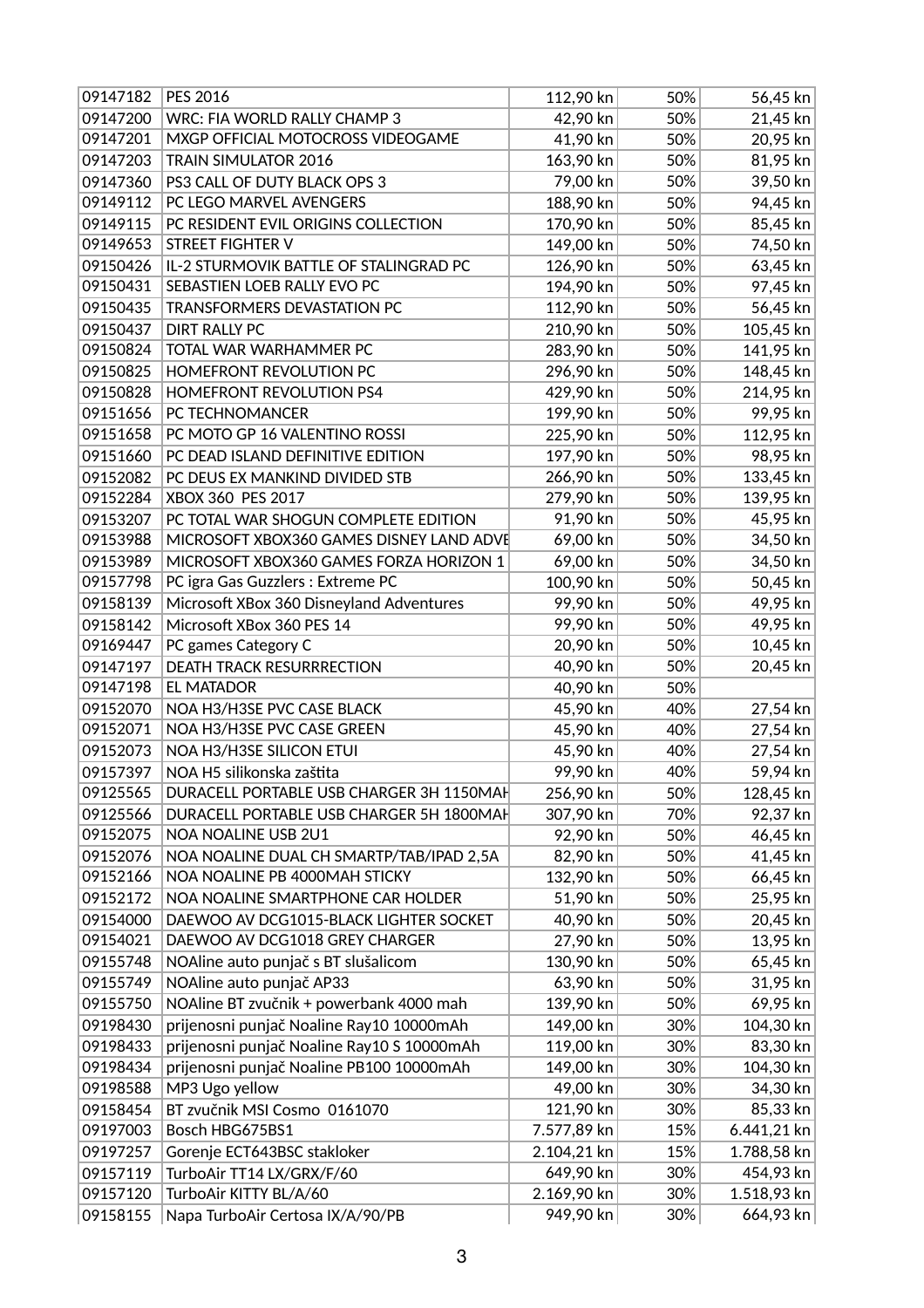| 09158254 | Napa TurboAir SOFIA H6 IX/A/90             | 1.492,90 kn  | 30% | 1.045,03 kn  |
|----------|--------------------------------------------|--------------|-----|--------------|
| 09158255 | Napa TurboAir PANTHEON IX/A/60             | 1.449,90 kn  | 30% | 1.014,93 kn  |
| 09158257 | Napa TurboAir SEMPIONE IX/A/60             | 1.449,90 kn  | 30% | 1.014,93 kn  |
| 09158261 | Napa TurboAir NORMA H6 IX/BL/A/90          | 1.799,90 kn  | 30% | 1.259,93 kn  |
| 09143403 | CANDY CCTOS482/WH                          | 1.156,84 kn  | 15% | 983,31 kn    |
| 09155055 | <b>GORENJE NRK6191TX</b>                   | 4.420,00 kn  | 15% | 3.757,00 kn  |
| 09155204 | <b>GORENJE NRK6191GHX</b>                  | 3.788,42 kn  | 15% | 3.220,16 kn  |
| 09158014 | Kombinirani hladnjak Candy CMDDS 5142W     | 1.998,95 kn  | 15% | 1.699,11 kn  |
| 09169096 | Kombinirani hladnjak RK621PW4 Gorenje      | 3.472,63 kn  | 15% | 2.951,74 kn  |
| 09152354 | CANDY CS4 1072D3/2                         | 2.499,00 kn  | 15% | 2.124,15 kn  |
| 09152561 | <b>CANDY CS4 1262D3</b>                    | 2.499,00 kn  | 15% | 2.124,15 kn  |
| 09154993 | CANDY CST 360L                             | 2.525,90 kn  | 15% | 2.147,02 kn  |
| 09155216 | CANDY CS 1271D3/1-S                        | 2.232,90 kn  | 15% | 1.897,97 kn  |
| 09157245 | CANDY CST 372L                             | 2.598,90 kn  | 15% | 2.209,07 kn  |
| 09158398 | Perilica rublja Indesit BWE 91284X         | 2.946,31 kn  | 15% | 2.504,36 kn  |
| 09197994 | Candy CSS4 1382D3/2 perilica rublja        | 2.946,32 kn  | 15% | 2.504,37 kn  |
| 09155789 | <b>CANDY CS H7A2DE</b>                     | 3.788,42 kn  | 15% | 3.220,16 kn  |
| 09155830 | Sušilica rublja CANDY CS C8DG              | 2.499,90 kn  | 15% | 2.124,92 kn  |
| 09158697 | Sušilica rublja Indesit EDPE G45 A1 ECO    | 3.683,16 kn  | 15% | 3.130,69 kn  |
| 09158953 | Sušilica rublja Gorenje DE72               | 4.104,21 kn  | 15% | 3.488,58 kn  |
| 09197890 | Gorenje set DE82/G-B500LBW                 | 4.735,79 kn  | 15% | 4.025,42 kn  |
| 09198106 | Hotpoint NT M10 81EU sušilica rublja       | 3.998,95 kn  | 15% | 3.399,11 kn  |
| 09147013 | GORENJE GS-62115X                          | 2.841,05 kn  | 15% | 2.414,89 kn  |
| 09154994 | CANDY CED 122                              | 2.179,90 kn  | 15% | 1.852,92 kn  |
| 09199839 | Bosch SMV6ZCX42E ugradbena perilica posuđa | 6.849,00 kn  | 15% | 5.821,65 kn  |
| 09158110 | Klima uređaj Samsung AR12NXFPEWQNEU        | 3.683,16 kn  | 15% | 3.130,69 kn  |
| 09158348 | Klima uređaj Panasonic CS/CU-DE35TKE       | 4.104,21 kn  | 15% | 3.488,58 kn  |
| 09196912 | Elit klima INV-12RB WIFI                   | 2.842,00 kn  | 15% | 2.415,70 kn  |
| 09197263 | LG klima S12EQ                             | 3.683,16 kn  | 15% | 3.130,69 kn  |
| 09064836 | <b>WPRO SPECIAL NET</b>                    | 31,90 kn     | 50% | 15,95 kn     |
| 09064841 | <b>WPRO MICRO CLOTH</b>                    | 60,90 kn     | 50% | 30,45 kn     |
| 09121955 | <b>WHIRLPOOL WP-DRYER ODOR</b>             | 69,90 kn     | 50% | 34,95 kn     |
| 09149704 | SAMSUNG SK-DH                              | 129,90 kn    | 50% | 64,95 kn     |
| 09125471 | <b>MELITTA LOOK FUN WHITE</b>              | 387,90 kn    | 50% | 193,95 kn    |
| 09142677 | PHILIPS HD7470/20                          | 448,90 kn    | 50% | 224,45 kn    |
| 09148426 | MELITTA ENJOY WHITE/BLACK                  | 305,90 kn    | 50% | 152,95 kn    |
| 09148429 | MELITTA FILTER COFFE 1X4/80 MILD           | 18,90 kn     | 50% | 9,45 kn      |
| 09108697 | PHILIPS HR-1614/00                         | 479,90 kn    | 60% | 191,96 kn    |
| 09136052 | PHILIPS HR1621/00                          | 349,90 kn    | 20% | 279,92 kn    |
| 09136053 | PHILIPS HR1623/00                          | 399,90 kn    | 20% | 319,92 kn    |
| 09159024 | IPL epilator 100K Babyliss G972PE          | 1.499,00 kn  | 30% | 1.049,30 kn  |
| 09150625 | TEFAL GV6350E1                             | 1.211,90 kn  | 40% | 727,14 kn    |
| 09154828 | TEFAL GV8932E0                             | 1.999,00 kn  | 20% | 1.599,20 kn  |
| 09158863 | Sustav za glačanje Miele B 3847            | 15.788,42 kn | 25% | 11.841,32 kn |
| 09108627 | MELITTA AQUA BLACK/RED                     | 254,90 kn    | 80% | 50,98 kn     |
| 09108628 | MELITTA AQUA WHITE/BLACK                   | 295,90 kn    | 80% | 59,18 kn     |
| 09140180 | <b>BRAUN EC1+SATIN</b>                     | 438,90 kn    | 60% | 175,56 kn    |
| 09144538 | <b>BABYLISS TW-1000E</b>                   | 149,00 kn    | 30% | 104,30 kn    |
| 09149639 | <b>BABYLISS TW-1100E</b>                   | 199,00 kn    | 30% | 139,30 kn    |
| 09151849 | <b>BABYLISS C900E</b>                      | 599,00 kn    | 30% | 419,30 kn    |
| 09151850 | BABYLISS C1200E                            | 699,00 kn    | 30% | 489,30 kn    |
| 09151851 | BABYLISS C1201E                            | 699,00 kn    | 30% | 489,30 kn    |
| 09153881 | <b>BABYLISS AS121E</b>                     | 335,00 kn    | 30% | 234,50 kn    |
| 09153883 | <b>BABYLISS C20E</b>                       | 269,00 kn    | 30% | 188,30 kn    |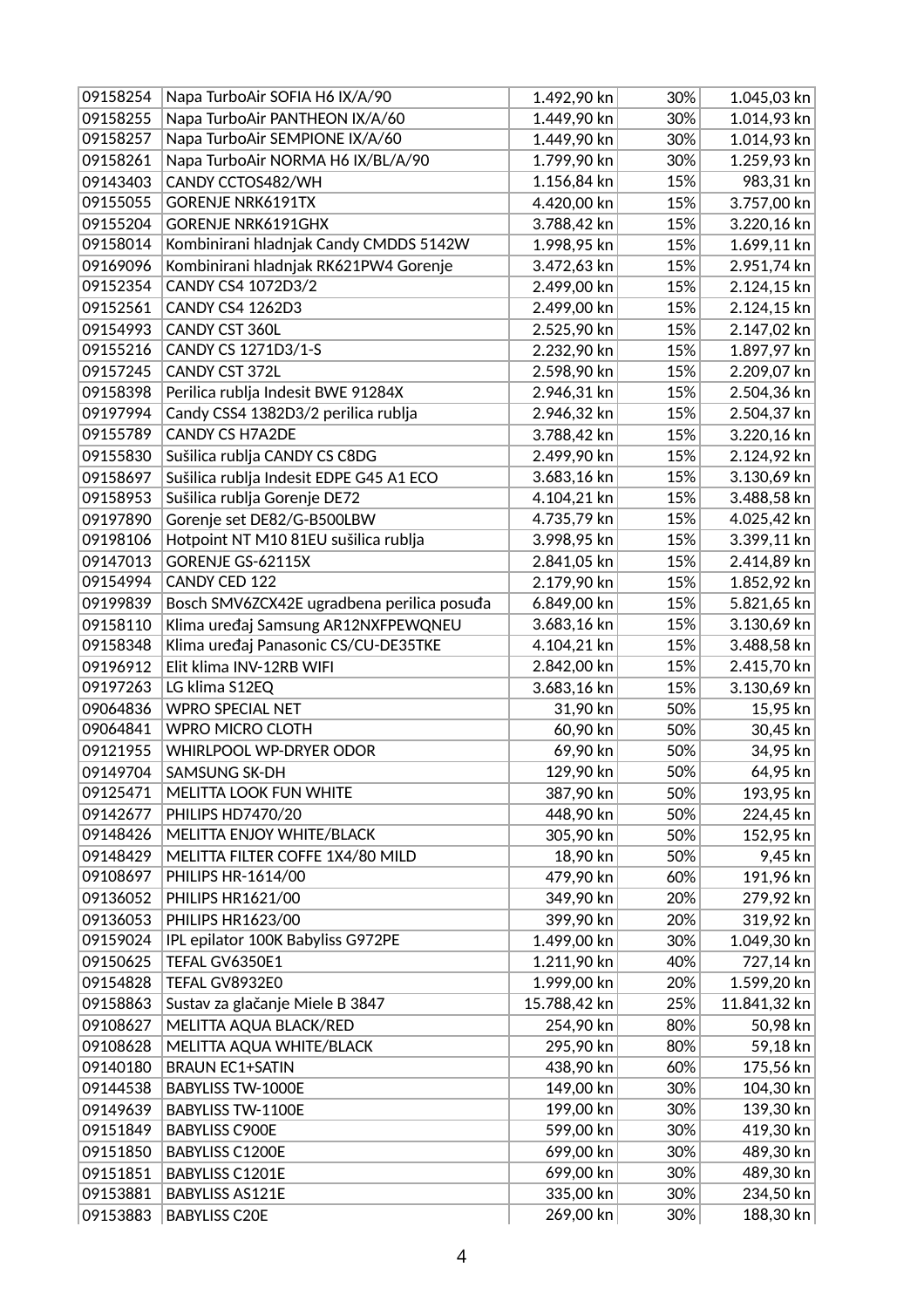| 09153884 | <b>BABYLISS C332E</b>                          | 253,00 kn | 30% | $177,10$ kn |
|----------|------------------------------------------------|-----------|-----|-------------|
| 09153885 | <b>BABYLISS C904PE</b>                         | 499,00 kn | 30% | 349,30 kn   |
| 09154837 | <b>BABYLISS HSB100E</b>                        | 359,00 kn | 30% | 251,30 kn   |
| 09155050 | <b>BABYLISS ST330E</b>                         | 379,00 kn | 30% | 265,30 kn   |
| 09155080 | MIA STYLE BLUE                                 | 60,90 kn  | 30% | 42,63 kn    |
| 09155095 | <b>BABYLISS 667E</b>                           | 159,01 kn | 30% | $111,31$ kn |
| 09155097 | BABYLISS 2656E                                 | 189,00 kn | 30% | 132,30 kn   |
| 09155098 | <b>BABYLISS ST327E</b>                         | 269,00 kn | 30% | 188,30 kn   |
| 09155099 | <b>BABYLISS ST389E</b>                         | 439,01 kn | 30% | 307,31 kn   |
| 09155240 | BaByliss ST481E pegla za kosu PinkGold finish  | 799,00 kn | 30% | 559,30 kn   |
| 09155241 | BaByliss ST480E pegla za kosu Chrome pure      | 799,00 kn | 30% | 559,30 kn   |
| 09157370 | BABYLISS 2655E                                 | 179,00 kn | 30% | 125,30 kn   |
| 09157572 | <b>BABYLISS C1050E</b>                         | 841,05 kn | 30% | 588,74 kn   |
| 09158149 | Četka za kosu Babyliss AS200E                  | 529,00 kn | 30% | 370,30 kn   |
| 09159023 | Pegla za kosu Babyliss ST293PE                 | 464,00 kn | 30% | 324,80 kn   |
| 09169281 | Babyliss 2598PE pegla za kosu                  | 369,90 kn | 30% | 258,93 kn   |
| 09196689 | Babyliss C1600E                                | 799,00 kn | 30% | 559,30 kn   |
| 09196717 | Babyliss ST325E                                | 199,00 kn | 30% | 139,30 kn   |
| 09196954 | Babyliss 2663PE Curl Secret                    | 799,00 kn | 30% | 559,30 kn   |
| 09197899 | Babyliss C338E                                 | 229,00 kn | 30% | 160,30 kn   |
| 09197900 | Babyliss C1300E                                | 899,00 kn | 30% | 629,30 kn   |
| 09198305 | BaByliss ST430E pegla za kosu Ceramic          | 259,00 kn | 30% | 181,30 kn   |
| 09198306 | BaByliss C440E uvijač za kosu Ceramic          | 169,00 kn | 30% | 118,30 kn   |
| 09198307 | BaByliss AS130PE rotirajuća četka za kosu 38mm | 299,00 kn | 30% | 209,30 kn   |
| 09198405 | BaByliss AS510E rotirajuća četka za kosu       | 399,00 kn | 30% | 279,30 kn   |
| 09198406 | BaByliss C425E uvijač za kosu                  | 199,00 kn | 30% | 139,30 kn   |
| 09198407 | BaByliss C619E uvijač za kosu                  | 209,00 kn | 30% | 146,30 kn   |
| 09120007 | BABYLISS 5250 E                                | 199,00 kn | 30% | 139,30 kn   |
| 09148653 | BABYLISS 6604 E                                | 269,00 kn | 30% | 188,30 kn   |
| 09152550 | <b>BABYLISS D-302RE</b>                        | 149,00 kn | 30% | 104,30 kn   |
| 09152551 | <b>BABYLISS D-342E</b>                         | 189,00 kn | 30% | 132,30 kn   |
| 09153925 | <b>BABYLISS D 322E</b>                         | 199,00 kn | 30% | 139,30 kn   |
| 09155094 | <b>BABYLISS D413PE</b>                         | 335,00 kn | 30% | 234,50 kn   |
| 09155185 | MIA HT 1939-IO                                 | 102,90 kn | 50% | $51,45$ kn  |
| 09155948 | BABYLISS 6611E                                 | 399,00 kn | 30% | 279,30 kn   |
| 09158148 | Sušilo za kosu Babyliss 6614DE                 | 447,90 kn | 30% | $313,53$ kn |
| 09198308 | BaByliss 5721PE sušilo za kosu SET             | 299,00 kn | 30% | 209,30 kn   |
| 09198403 | BaByliss 6730E sušilo za kosu                  | 479,00 kn | 30% | 335,30 kn   |
| 09151123 | <b>BABYLISS E846FPE</b>                        | 279,00 kn | 30% | 195,30 kn   |
| 09153892 | <b>BABYLISS E826E</b>                          | 249,00 kn | 30% | 174,30 kn   |
| 09154998 | <b>BABYLISS T800E</b>                          | 229,00 kn | 30% | 160,30 kn   |
| 09155546 | <b>BABYLISS T830E</b>                          | 319,00 kn | 30% | 223,30 kn   |
| 09198669 | BaByliss E846E trimer za bradu                 | 279,00 kn | 30% | 195,30 kn   |
| 09198671 | BaByliss T831E trimer                          | 269,00 kn | 30% | 188,30 kn   |
| 09198672 | BaByliss T861E trimer                          | 299,00 kn | 30% | 209,30 kn   |
| 09198673 | BaByliss T885E trimer                          | 399,00 kn | 30% | 279,30 kn   |
| 09198700 | BaByliss BG120E                                | 299,00 kn | 30% | 209,30 kn   |
| 09199350 | BaByliss T881E trimer                          | 359,00 kn | 30% | 251,30 kn   |
| 09199352 | BaByliss MT725E multi trimer                   | 249,00 kn | 30% | 174,30 kn   |
| 09147111 | ELIT CON 11 TURBO                              | 251,90 kn | 30% | 176,33 kn   |
| 09152513 | ELIT PTC-10                                    | 289,00 kn | 30% | 202,30 kn   |
| 09155720 | ELIT PH-250A LED                               | 499,00 kn | 30% | 349,30 kn   |
| 09155722 | KUMTEL LX-2830                                 | 339,00 kn | 30% | 237,30 kn   |
| 09158954 | Grijalica Elit CPH450                          | 569,00 kn | 30% | 398,30 kn   |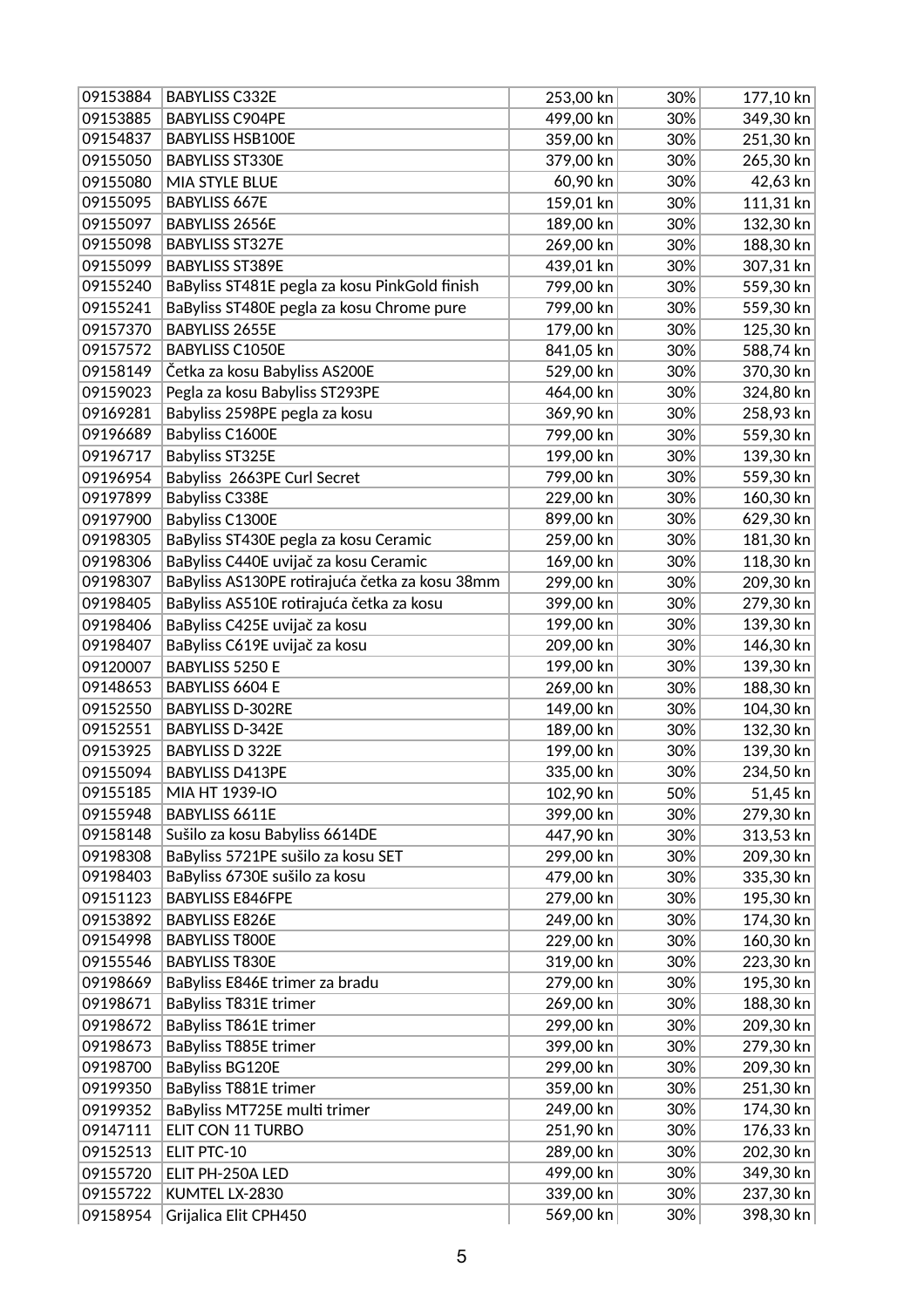| 70012113 | Jewel Digital Fine Scales 095318                   | 119,00 kn | 40% | 71,40 kn  |
|----------|----------------------------------------------------|-----------|-----|-----------|
| 09143450 | ELIT FD-16                                         | 139,90 kn | 30% | 97,93 kn  |
| 09154965 | ELIT AIR COOLER AC 17                              | 629,00 kn | 30% | 440,30 kn |
| 09155124 | <b>ELIT TF-3016</b>                                | 249,90 kn | 30% | 174,93 kn |
| 09155189 | ELIT FD-12                                         | 134,90 kn | 30% | 94,43 kn  |
| 09155190 | ELIT F-16                                          | 139,90 kn | 30% | 97,93 kn  |
| 09155191 | ELIT FR-16B                                        | 219,00 kn | 30% | 153,30 kn |
| 09155192 | ELIT FSM-4012                                      | 548,90 kn | 30% | 384,23 kn |
| 09155193 | ELIT BOXF-14                                       | 149,90 kn | 30% | 104,93 kn |
| 09155382 | ELIT F-16 metal                                    | 346,90 kn | 30% | 242,83 kn |
| 09155383 | ELIT FD-12 metal                                   | 339,90 kn | 30% | 237,93 kn |
| 09155426 | ELIT AC 12s                                        | 619,00 kn | 30% | 433,30 kn |
| 09158279 | Ventilator Elit FO-16A                             | 199,90 kn | 30% | 139,93 kn |
| 09158286 | Ventilator Elit FMS 4017                           | 799,90 kn | 30% | 559,93 kn |
| 09158335 | Ventilator Elit FD-9                               | 129,90 kn | 30% | 90,93 kn  |
| 09198704 | Elit BTF-20 stupni ventilator                      | 599,00 kn | 30% | 419,30 kn |
| 09198705 | Elit AC - 20A rashladni uređaj                     | 449,00 kn | 30% | 314,30 kn |
| 09078571 | <b>ELECTROLUX USK-1</b>                            | 183,90 kn | 60% | 73,56 kn  |
| 09135347 | <b>GORENJE CW-24CCP</b>                            | 192,90 kn | 70% | 57,87 kn  |
| 09142694 | <b>ELIT FRESH ORANGE</b>                           | 10,90 kn  | 90% | $1,09$ kn |
| 09148739 | ELIT P-38                                          | 243,90 kn | 70% | 73,17 kn  |
| 09153912 | DAEWOO DI 8305                                     | 449,00 kn | 35% | 291,85 kn |
| 09154840 | VREĆICE TIP 01 KONČAR                              | 39,90 kn  | 35% | 25,94 kn  |
| 09155035 | PATRONE MIRISNE ZA USISAVAČE LAVANDA               | 5,90 kn   | 50% | 2,95 kn   |
| 09155038 | PATRONE MIIRSNE ZA USISAVAČE BOR                   | 5,90 kn   | 50% | 2,95 kn   |
| 09155052 | <b>BABYLISS H700E</b>                              | 249,00 kn | 30% | 174,30 kn |
| 09155123 | VERSO PR-01                                        | 60,90 kn  | 50% | 30,45 kn  |
| 09155125 | VERSO GX-07                                        | 49,90 kn  | 50% | 24,95 kn  |
| 09155126 | VERSO GX-014                                       | 202,90 kn | 50% | 101,45 kn |
| 09155127 | VERSO GX-04                                        | 202,90 kn | 50% | 101,45 kn |
| 09155128 | VERSO GX-08                                        | 100,90 kn | 50% | 50,45 kn  |
| 09155129 | VERSO IK-01                                        | 56,90 kn  | 50% | 28,45 kn  |
| 09155130 | VERSO MK-009                                       | 111,90 kn | 50% | 55,95 kn  |
| 09155131 | <b>VERSO PR02</b>                                  | 90,90 kn  | 50% | 45,45 kn  |
| 09155309 | BABYLISS 8435E                                     | 299,00 kn | 30% | 209,30 kn |
| 09155497 | MIELE COMFORT BOX FJM 3D                           | 508,90 kn | 10% | 458,01 kn |
| 09157100 | ROWENTA MP4010F0                                   | 162,90 kn | 25% | 122,18 kn |
| 09157117 | BIALETTI set posuđa                                | 376,90 kn | 30% | 263,83 kn |
| 09157665 | <b>BABYLISS 8438E</b>                              | 489,00 kn | 30% | 342,30 kn |
| 09196604 | Tefal L6507702 WOKP26 pan                          | 254,00 kn | 25% | 190,50 kn |
| 09196926 | Zanussi tava pescara 26 cm ZCF93433EF              | 149,90 kn | 40% | 89,94 kn  |
| 09196927 | Zanussi tava verona 28cm ZCF53434EF                | 169,90 kn | 40% | 101,94 kn |
| 09196928 | Zanussi set inox posuda -3-dijelni positano        | 478,86 kn | 15% | 407,03 kn |
| 09196929 | Zanussi set noževa 5 kom genua ZND11230EF          | 129,90 kn | 40% | 77,94 kn  |
| 09197048 | Miele HyClean GN 3D                                | 119,90 kn | 10% | 107,91 kn |
| 09197156 | Panasonic raplacement blade WER9602Y136            | 99,00 kn  | 50% | 49,50 kn  |
| 09197157 | Panasonic raplacement blade WER9068Y1361           | 99,00 kn  | 50% | 49,50 kn  |
| 09197160 | Panasonic raplacement outer foil WES9087Y1         | 149,00 kn | 50% | 74,50 kn  |
| 09197212 | Miele tablete za odstr. kamenca 6 kom- ap. za kav  | 150,90 kn | 10% | 135,81 kn |
| 09197213 | Miele sredst. za uklanj. kamenca peril. rublja-pos | 109,90 kn | 10% | 98,91 kn  |
| 09197214 | Miele miris za sušilicu Aqua                       | 110,90 kn | 10% | 99,81 kn  |
| 09197215 | Miele miris za sušilicu Cocoon                     | 110,90 kn | 10% | 99,81 kn  |
| 09197216 | Miele miris za sušilicu Nature                     | 110,90 kn | 10% | 99,81 kn  |
| 09197217 | Miele kartuša Ultraphase 1                         | 110,90 kn | 10% | 99,81 kn  |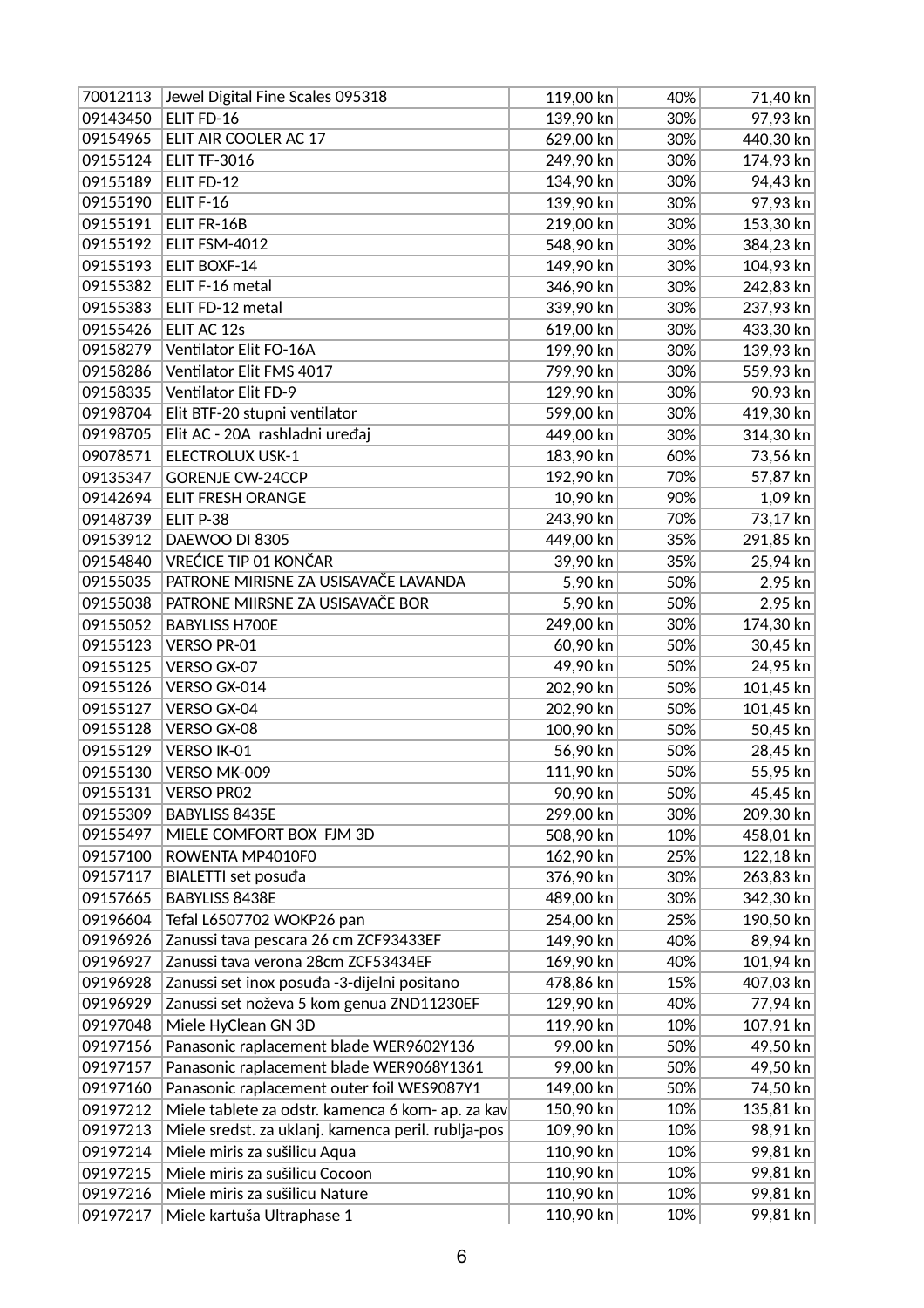| 09197218 | Miele kartuša Ultraphase 2                     | 110,90 kn | 10% | 99,81 kn  |
|----------|------------------------------------------------|-----------|-----|-----------|
| 09197219 | Miele miris za perilicu poosuđa                | 50,90 kn  | 10% | 45,81 kn  |
| 09197220 | Miele sredstvo za čišć. pećnice                | 120,90 kn | 10% | 108,81 kn |
| 09197923 | Tefal B3091043 tava za palačinke               | 119,00 kn | 25% | 89,25 kn  |
| 09198404 | BaByliss 8480E set za manikuru i pedikuru      | 489,00 kn | 30% | 342,30 kn |
| 09199074 | Tefal B3090443 tava 24 cm                      | 129,00 kn | 25% | 96,75 kn  |
| 09199273 | Tefal K0670314 kutlača                         | 39,00 kn  | 25% | 29,25 kn  |
| 09199513 | Tefal C6943802 tava                            | 189,00 kn | 25% | 141,75 kn |
| 09153942 | GOOD YEAR GY-VB-8108 14"                       | 50,90 kn  | 30% | 35,63 kn  |
| 09153944 | GOOD YEAR GY-VB-8108 16"                       | 50,90 kn  | 30% | 35,63 kn  |
| 09153945 | GOOD YEAR GY-VB-8108 18"                       | 50,90 kn  | 30% | 35,63 kn  |
| 09153946 | GOOD YEAR GY-VB-8108 19"                       | 50,90 kn  | 30% | 35,63 kn  |
| 09153948 | GOOD YEAR GY-VB-8108 21"                       | 50,90 kn  | 30% | 35,63 kn  |
| 09153950 | GOOD YEAR GY-VB-8108 23"                       | 50,90 kn  | 30% | 35,63 kn  |
| 09153952 | <b>GOOD YEAR H4</b>                            | 26,90 kn  | 30% | 18,83 kn  |
| 09153953 | GOOD YEAR H7                                   | 33,90 kn  | 30% | 23,73 kn  |
| 09153954 | GOOD YEAR GY-LED-5000                          | 27,90 kn  | 30% | 19,53 kn  |
| 09153955 | GOOD YEAR GY-LED-5002                          | 37,90 kn  | 30% | 26,53 kn  |
| 09153956 | GOOD YEAR GY-CA102                             | 26,90 kn  | 30% | 18,83 kn  |
| 09153957 | GOOD YEAR GY-CA104                             | 26,90 kn  | 30% | 18,83 kn  |
| 09153960 | GOOD YEAR GY-AF-160                            | 24,90 kn  | 30% | 17,43 kn  |
| 09153961 | GOOD YEAR GY-FP-2700                           | 139,90 kn | 30% | 97,93 kn  |
| 09153962 | GOOD YEAR GY-BC-1544                           | 329,90 kn | 30% | 230,93 kn |
| 09153963 | GOOD YEAR GY-CM-410-R                          | 120,90 kn | 30% | 84,63 kn  |
| 09153964 | GOOD YEAR GY-CMC-413C                          | 99,90 kn  | 30% | 69,93 kn  |
| 09153969 | GOOD YEAR GY-11106-M                           | 119,90 kn | 30% | 83,93 kn  |
| 09153971 | GOOD YEAR GY-CSC-225                           | 319,90 kn | 30% | 223,93 kn |
| 09153972 | GOOD YEAR GY-BC-400                            | 150,90 kn | 30% | 105,63 kn |
| 09153974 | GOOD YEAR GY-AF-100 VANILLA                    | 2,90 kn   | 30% | 2,03 kn   |
| 09153975 | GOOD YEAR GY-AF-100 PINE                       | 2,90 kn   | 30% | 2,03 kn   |
| 09153976 | GOOD YEAR GY-AF-100 OCEAN                      | 2,90 kn   | 30% | 2,03 kn   |
| 09153977 | GOOD YEAR GY-AF-500 WILDBERRY                  | 13,90 kn  | 30% | 9,73 kn   |
| 09153978 | GOOD YEAR AF-500 FRESH                         | 13,90 kn  | 30% | 9,73 kn   |
| 09153979 | GOOD YEAR GY-AF-500 SPORTY                     | 13,90 kn  | 30% | 9,73 kn   |
| 09153980 | GOOD YEAR GY-AF-500 VANILLA                    | 13,90 kn  | 30% | 9,73 kn   |
| 09154926 | GOOD YEAR GY-AF-100 NEW CAR                    | 2,90 kn   | 30% | 2,03 kn   |
| 09154928 | GOOD YEAR GY-AR-A24B                           | 179,90 kn | 30% | 125,93 kn |
| 09155211 | GOOD YEAR GY-CA116                             | 72,90 kn  | 30% | 51,03 kn  |
| 09155725 | GOOD YEAR H1                                   | 33,90 kn  | 30% | 23,73 kn  |
| 09196521 | Good Year GY-AF-500 Cherry                     | 13,90 kn  | 30% | 9,73 kn   |
| 09196523 | Good Year osvježivač zraka GY-AF-160 MANGO     | 10,90 kn  | 30% | 7,63 kn   |
| 09196524 | Good Year osvježivač zraka GY-AF-160 NEW CAR   | 10,90 kn  | 30% | 7,63 kn   |
| 09196525 | Good Year GY-AF-100 Lavender                   | 2,90 kn   | 30% | 2,03 kn   |
| 09196526 | Good Year AF-500 LEMON osvježivač zraka        | 13,90 kn  | 30% | 9,73 kn   |
| 09196527 | Good Year tablete za pranje stakla             | 4,90 kn   | 30% | 3,43 kn   |
| 09197635 | Kutija za alat Good Year GY-3936               | 49,90 kn  | 40% | 29,94 kn  |
| 09197636 | Punjač Good Year GY-BC-1546                    | 699,90 kn | 20% | 559,92 kn |
| 09197637 | Kabeli za paljenje LED Good Year GY-BC-200     | 159,90 kn | 40% | 95,94 kn  |
| 09197638 | Organizator za prtljažnik Good Year GY-CO-1130 | 119,90 kn | 30% | 83,93 kn  |
| 09197639 | Organizator za prtljažnik Good Year GY-CO-1250 | 89,90 kn  | 40% | 53,94 kn  |
| 09197640 | Autopresvlake Good Year GY-CSU-102             | 199,90 kn | 40% | 119,94 kn |
| 09197641 | Metlica brisača Good Year GY-VB-8108 24"       | 49,90 kn  | 50% | 24,95 kn  |
| 09197642 | Metlica brisača Good Year GY-VB-8108 26"       | 49,90 kn  | 50% | 24,95 kn  |
| 09197643 | Metlica brisača Good Year GY-VB-8108 28"       | 49,90 kn  | 50% | 24,95 kn  |